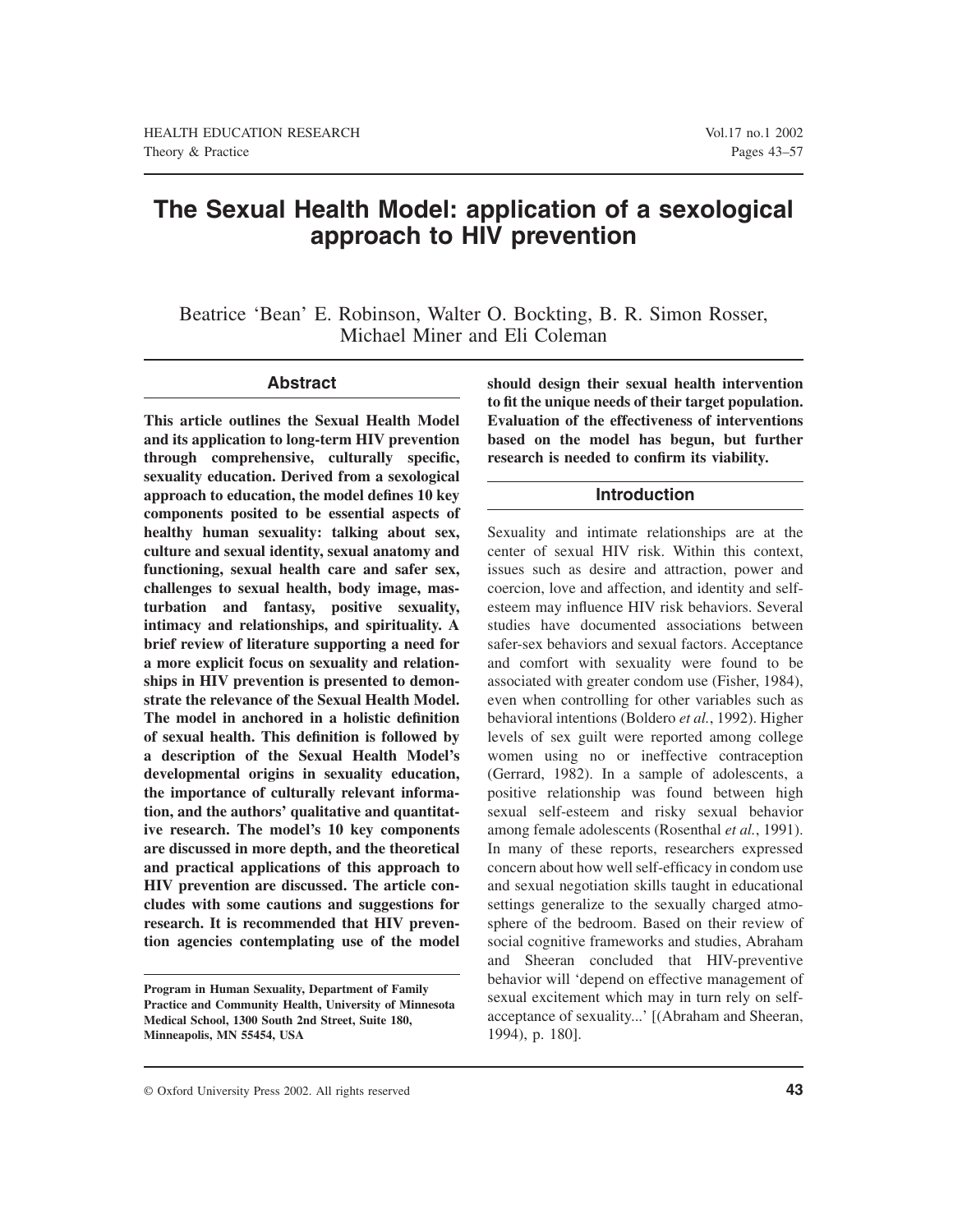In accordance with these and other findings, HIV-prevention researchers have begun to recognize the need to address the sexual and relational context of HIV risk in prevention efforts (Carovano, 1991; Ehrhardt and Wasserheit, 1991; Ehrhardt *et al.*, 1992; Boulton *et al.*, 1995; Kalichman, 1998). An illustrative case is the work of Ehrhardt *et al*. who conducted focus groups of primarily Latina and black heterosexual women from high HIV seroprevalence neighborhoods in New York City (Ehrhardt *et al.*, 1992). Based on their results, these researchers recommended that HIV prevention messages address sex education (including anatomy and physiology), women's desire for pregnancy, sexual negotiation not specific to HIV issues and the threat of negotiating condom use to the intimacy of sexual relationships.

Existing HIV prevention theories have acknowledged the importance of the emotional, relational and sexual factors affecting HIV risk behavior (Ajzen and Fishbein, 1980; Bandura, 1994; Fishbein *et al.*, 1994; Rosenstock *et al.*, 1994; Fishbein, 1997). We suggest that a more explicit focus on sexuality is needed, including specific attention to the *sexual* aspects of relationships (e.g. sexual desire, arousal, functioning and pleasure). Further, current models of HIV prevention include sexual negotiation as a part of the general selfefficacy construct [e.g. (Bandura, 1994; Rosenstock *et al.*, 1994)]. We suggest including sexual selfefficacy as a discrete part of this construct as well. It is our belief that sexual self-efficacy—enhanced through the promotion of a holistic view of sexual health—will facilitate the application of HIV knowledge and prevention skills during sexual activity.

In addition, since instances of unsafe sex may be symptomatic of deeper underlying issues, it is important for prevention efforts to focus on the behavior patterns and psychological reasons underlying unsafe sexual behavior. Such an approach to HIV prevention—with attention to human sexual behavior and mental health—has been gaining empirical support. For example, Ross found that variables associated with lack of change to safer sex included depression, anxiety and insomnia,

anger and hostility, fatigue, confusion, and total dysphoric mood (Ross, 1990). Curtin *et al.* observed that both self-reported negative emotional states and general urges to engage in sex preceded violations of safer-sex goals (Curtin *et al.*, 1997). Folkman *et al.* suggest that a coping style that involves using social support, rather than keeping things to oneself, is important in promoting and maintaining safer sex (Folkman *et al.*, 1992). Rotheram-Borus *et al.* found that gay youths who engaged in risk behaviors were more likely to report symptoms of anxiety (Rotheram-Borus *et al.*, 1995). Taken together, these studies suggest a health benefit to developing interventions which both encourage participants to identify wider emotional issues that might impede their ability to adopt safer-sexual behaviors consistently, and which model ways of alleviating depression and anxiety without engaging in unsafe sex.

To more adequately address the broader context in which long-term sexual HIV risk occurs, we have developed a preliminary Sexual Health Model which more fully integrates the pursuit of sexual, relational and emotional variables (e.g. sexual fulfillment and satisfaction, intimacy needs, and essential affirmation of self and identity). In this article, we provide a definition of sexual health, describe the development of the Sexual Health Model, outline its 10 components, and discuss its theoretical and practical application to HIV prevention. Our hypothesis in applying the model to disease prevention is that if one is more sexually literate, comfortable and competent, one is also more likely to develop successful long-term strategies to reduce risk in the real life context of one's sexual behaviors and relationships.

#### **Defining sexual health**

Integral to the Sexual Health Model is a clear definition of sexual health itself. Only a few such definitions are provided in the literature, but these are similar in tone and content (WHO, 1975; Rosser *et al.*, 1995; Coleman, 1997). Our definition of sexual health incorporates aspects of these earlier frameworks: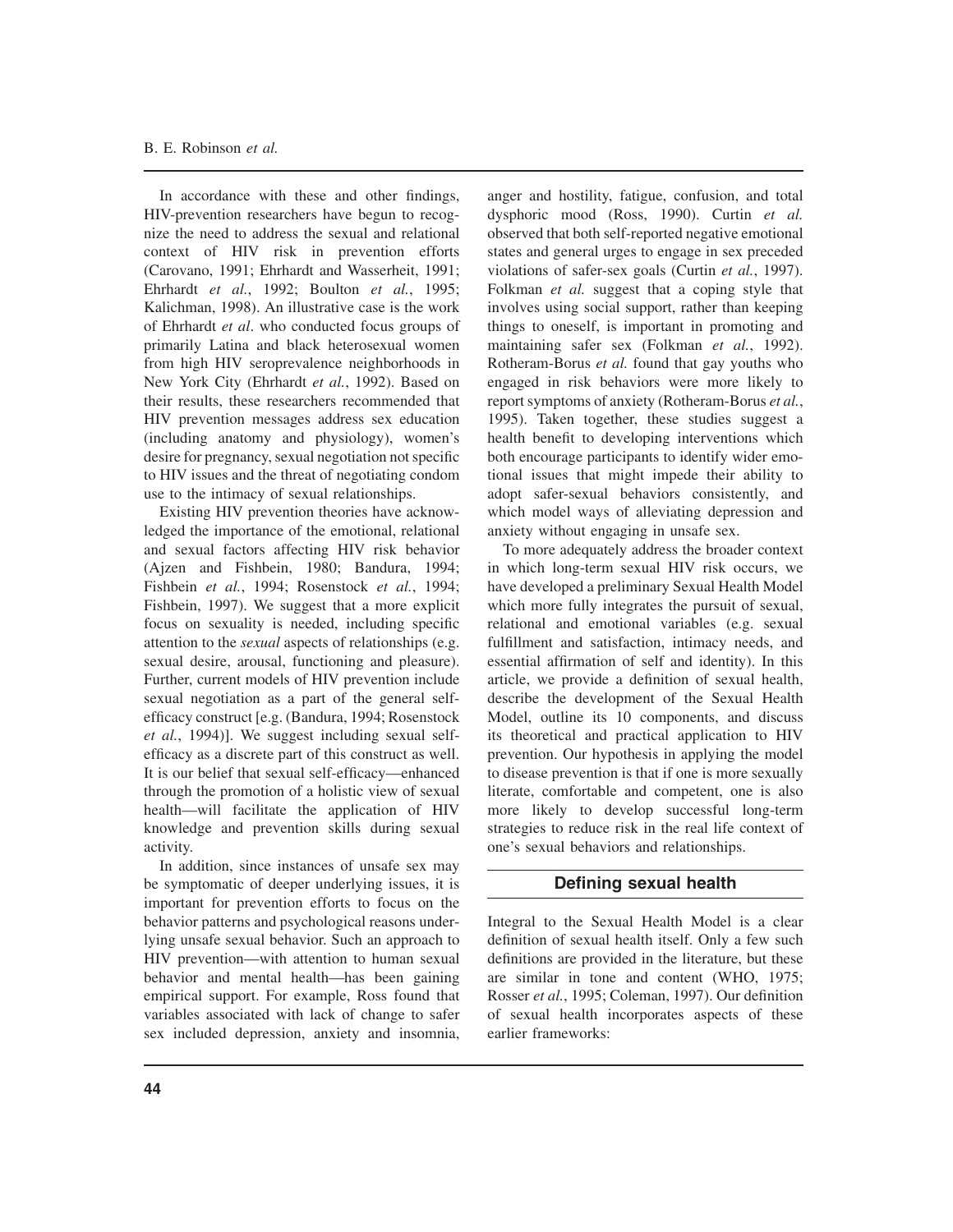Sexual health is an approach to sexuality founded in accurate knowledge, personal awareness and self-acceptance, such that one's behavior, values and emotions are congruent and integrated within a person's wider personality structure and self-definition. Sexual health involves an ability to be intimate with a partner, to communicate explicitly about sexual needs and desires, to be sexually functional (to have desire, become aroused, and obtain sexual fulfillment), to act intentionally and responsibly, and to set appropriate sexual boundaries. Sexual health has a communal aspect, reflecting not only self-acceptance and respect, but also respect and appreciation for individual differences and diversity, as well as a feeling of belonging to and involvement in one's sexual culture(s). Sexual health includes a sense of self-esteem, personal attractiveness and competence, as well as freedom from sexual dysfunction, sexually transmitted diseases, and sexual assault and coercion. Sexual health affirms sexuality as a positive force, enhancing other dimensions of one's life.

This definition promotes the idea that sexual health involves much more than freedom from sexually transmitted diseases, and sexual assault and coercion. It acknowledges the importance of sexual knowledge, but also recognizes the great value of sexual pleasure, joy, relationship and effective communication. It requires mental health, but goes beyond that in requiring sexual integration—the congruence of a person's sexual values and behaviors. Finally, our definition encompasses cultural diversity in recognizing that definitions of sexual health may vary in different social and cultural contexts. Guided by this definition, we have adapted an existing approach to sexuality education into a model for promoting sexual health that can be applied to HIV prevention and other sexual health goals.

# **Development of the Sexual Health Model**

The Sexual Health Model emerged from a combination of three sources of empirical and theoretical information: (1) key characteristics of an established sexological approach to comprehensive sexuality education, (2) literature-based recommendations for culturally specific, relevant, normative models of sexual health derived from the target community's experience, and (3) qualitative and quantitative research on the sexual attitudes, practices, and risk factors of various populations, as well as their context for safer-sex decision making.

# **Comprehensive sexuality education: the Sexual Attitude Reassessment (SAR) seminar**

For over 30 years, SAR seminars have been offered to a myriad of populations [e.g. medical students, physicians, health professionals, clergy, people with disabilities, HIV prevention workers and the general public (Halstead and Halstead, 1983; Held *et al.*, 1974; Rosser *et al.*, 1995; Stayton, 1998)]. Their dual purpose is to (1) promote an increased understanding of participants' own sexuality and (2) help participants analyze their attitudes toward the sexuality of others (Held *et al.*, 1974). SAR seminars are typically conducted as a 2-day curriculum using lectures, panel presentations, videos, music, exercises and small group discussions (Bollough, 1994; Lief, 1970; Rozsnafsky *et al.*, 1979). Standards defining core curriculum topics for the seminars were developed by the American Association of Sex Educators, Counselors and Therapists (AASECT Board of Directors, January 1994). A key feature of the seminar curriculum is the use of sexually explicit media which are gradually introduced using principles of systematic desensitization (Wolpe, 1961). These materials assist participants in clarifying their emotional responses to sex and sexuality, alleviating shame, and enhancing comfort. A number of studies have demonstrated the usefulness of sexually explicit materials in treating sexual problems (Held *et al.*, 1974; Segraves, 1984; Fisher *et al.*, 1988; Cohen *et al.*, 1994; Walters, 1994; Rosser *et al.*, 1995; Robinson *et al.*, 1996, 1999b) and in reinforcing safer-sex behavior change (Quadland *et al.*, 1987).

When we first considered developing a sexological approach to sexual health and HIV preven-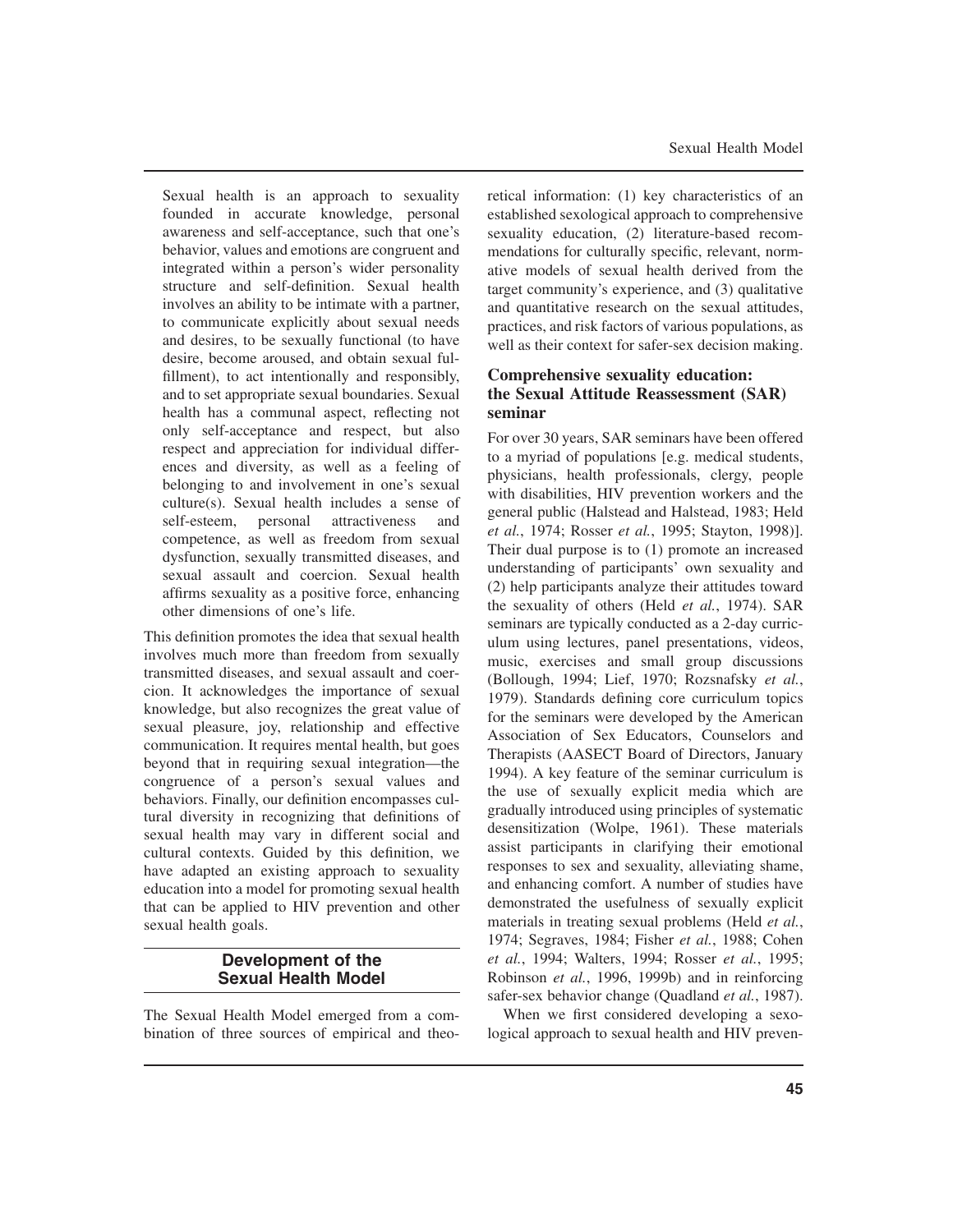tion, we were encouraged by initial results from qualitative formative evaluation and quantitative short-term evaluations demonstrating the positive impact of the SAR seminar on participants (Rosser *et al.*, 1995). As we began to apply this approach to HIV prevention, we recognized the need to better theoretically define and evaluate this approach. We first applied the Sexual Health Model in our HIV prevention work with men who have sex with men (Rosser and Bockting, 1994). In working with this population in particular, we realized the importance of attempting to recapture the interest of participants already saturated with traditional safer-sex education, and to promote positive sexuality and sexual health, including long-term behavior change (Centers for Disease Control and Prevention, 1999b). We have since expanded our use of this approach to other populations and their partners, including African-American women and men (Robinson *et al.*, 1994), transgender persons (Bockting and Forberg, 1998), women who have sex with both women and men (Bockting *et al.*, 1999), and Latino HIV prevention workers (Rosser *et al.*, 2000c).

Our experience in designing and evaluating these SAR-based programs (Rosser *et al.*, 1995) informed our development of the Sexual Health Model. Overall, the model integrates most of the required topic areas in the standards for these seminars (e.g. sexuality across the life-span, sexual ethics and morals, sexual variations, sexuality and physical and developmental disabilities, negative sexual experiences, sexual orientation, and masturbation), as well as additional components that fall under 'elective topics' in the standards (AASECT Board of Directors, 1994). Importantly, the model has a sexually pluralistic and sexpositive focus, encouraging comprehensive sexuality education, and the use of sexually explicit materials and language. Moreover, its application in sexual health interventions requires a format that would facilitate open, frank and explicit discussion about sexuality (e.g. small group discussions, community panels, and multi-media and multi-method instructional techniques).

# **Culturally specific understandings of sexual health**

In general, when education is culturally specific and tailored to the unique issues and needs of the targeted community, it is more likely to lead to positive outcomes (Rokeach, 1969; Pitts *et al.*, 1989). Effectiveness is enhanced because culturally specific interventions are more likely to attract targeted participants. Moreover, HIV prevention program participants find the material more relevant, understandable, interesting and believable, and therefore they are more likely to listen, understand and remember it (Kalichman *et al.*, 1993; Yep, 1993; Bockting *et al.*, 1999). Minority populations can find it difficult to access information that is relevant to them. In light of this, our Sexual Health Model advocates incorporating understandings of sexual health derived from the target community's experiences and norms. We have applied this in our sexual health seminars by involving community members in the seminar design and implementation. This was achieved by establishing partnerships with community organizations, conducting multiple focus groups, and involving professional and peer educators from the target populations.

In developing our Sexual Health Model, we also relied on the definition of sexual pluralism of Reiss and Reiss, which advocates an acceptance of the rights of others to differ from you in their choices and a belief that there is more than one way to achieve a moral life (Reiss and Reiss, 1997). Underlying the model is the belief that effective HIV interventions should encourage participants to think for themselves, to identify their sexual feelings, needs and preferences, to develop their own sexual morality, to make informed choices about their behavior, and to develop individualized HIV prevention plans.

#### **Research on context and HIV risk**

Overall, the Sexual Health Model advocates a sexpositive, comprehensive approach to sexual health, rooted in the concept of sexual pluralism. This provides a key framework for sexual health interventions. The specific content of such interventions,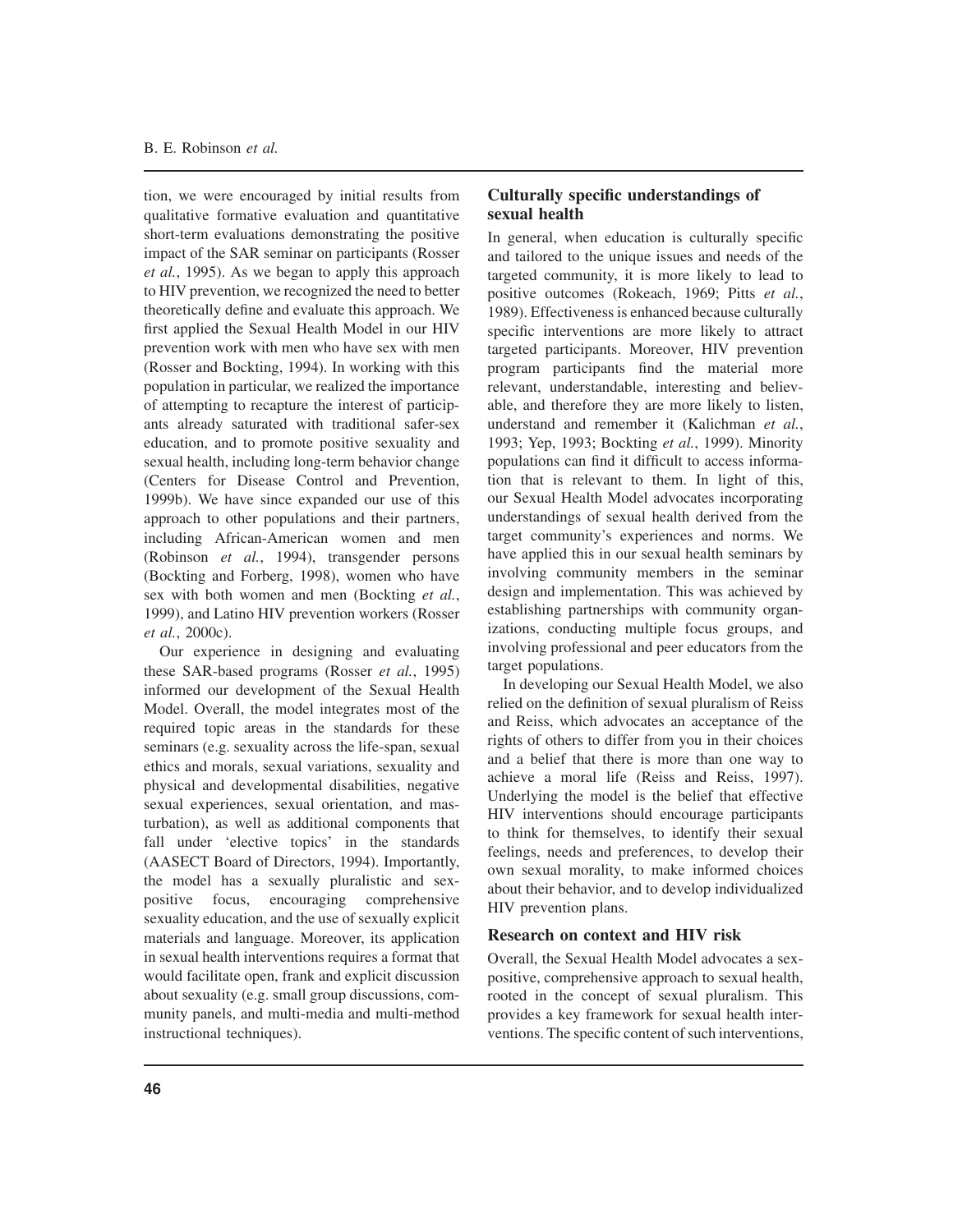

**Fig. 1.** Application of the Sexual Health Model to HIV prevention.

however, is informed by quantitative and qualitative research, including our clinical experience with our targeted populations. For example, from our research with men who have sex with men, we found that internalized homonegativity and loneliness were cofactors of long-term risk for unsafe sexual behaviors (Rosser, 1991). In focus groups, African-American women described a lack of understanding about their own sexual response and functioning that affected their ability to communicate with their partners about sexuality and safer-sex techniques (Robinson *et al*., 2001). For transgender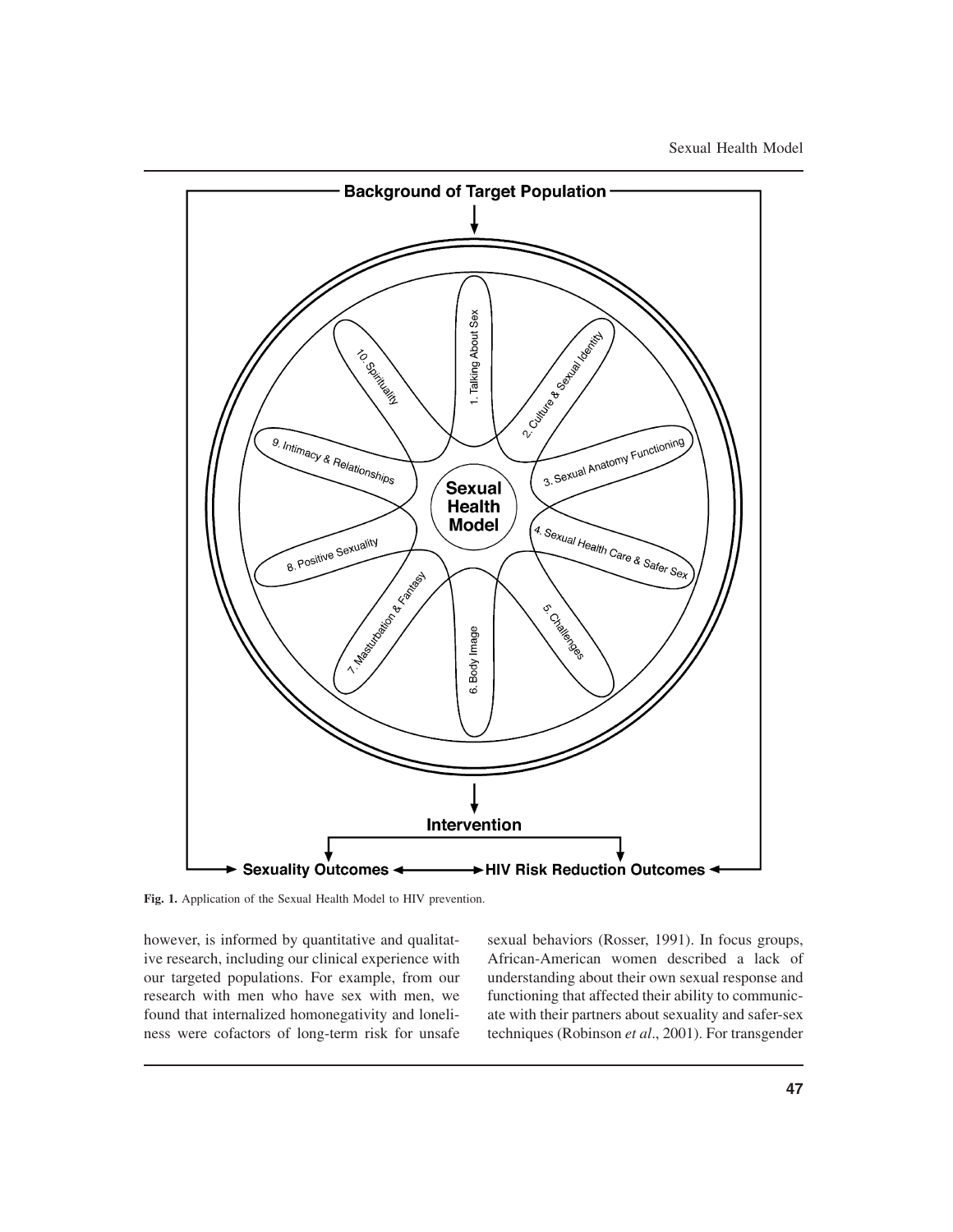persons, important themes were fear of rejection upon disclosure of transgender identity (which may preclude safer-sex negotiation) and the need for help with ways of coming out to potential sexual partners (Bockting *et al.*, 1998). Finally, for bisexually active women, the fact that substantial percentages of lesbian women may have sex with men (some of whom have sex with other men) challenges the myth that lesbians are at minimal risk for HIV (Ziemba-Davis *et al.*, 1996). These data on the unique educational needs and sexuality issues of each target population are continuously gathered through pre-, post- and follow-up questionnaires and focus groups, and then incorporated into a targeted curriculum based on the Sexual Health Model.

# **The Sexual Health Model and HIV prevention**

Based on the previously described definition, theories and research, we have identified 10 components that constitute what we believe to be essential aspects of healthy human sexuality, many of which influence a person's ability to effectively reduce sexual HIV risk. Each of these components is represented as a spoke on the sexual health wheel (Figure 1) and is described below, along with examples of their relevance to HIV prevention. We chose the wheel symbol for aesthetic reasons as well as to reflect the fact that the interactions and hierarchy of the 10 components have yet to be defined. In this preliminary model, all 10 spokes are assumed to have equal weight; thus, the addition or removal of a spoke as dictated by future research will not disrupt the model.

#### **Talking about sex**

A cornerstone of the Sexual Health Model is the ability to talk comfortably and explicitly about sexuality, especially one's own sexual values, preferences, attractions, history and behaviors. We believe that such communication is necessary for one to effectively negotiate safer sex with sexual partners, and is a valuable skill that must be learned and practiced. Each of our sexual health

intervention seminars begins with exercises designed to encourage the use of sexual language. Various styles of sexual language are introduced and then practiced by participants in facilitated small groups. This gives participants the opportunity to articulate and discuss their personal sexual journeys while using a sexual language that is familiar and comfortable to them.

# **Culture and sexual identity**

Culture influences one's sexuality and sense of sexual self. It is important that individuals examine the impact of their particular cultural heritage on their sexual identities, attitudes, behaviors and health. The cultural meaning of sexual behaviors needs to be taken into account since that meaning may drive unsafe or safer sex. For example, our seminars for African-American women address the impact of sexual messages directed towards black women as a result of slavery (e.g. the desire of many parents for their daughters to remain sexually chaste for as long as possible and the resulting paucity of sex education, including safer-sex information, directed toward this population, Wyatt, 1997). In our work with Latino men who have sex with men, we address the common belief that one is not gay (and thus not vulnerable to HIV) as long as one is the inserter in anal sex (Diaz, 1998). For transgenders, sexual health information should reflect the impact of transphobia and harassment on HIV risk, e.g. transexuals who hide their natal gender during a sexual encounter may not want to raise safer-sex issues which could jeopardize their secret and safety (Kammerer *et al.*, 2001).

#### **Sexual anatomy and functioning**

Sexual health assumes a basic knowledge, understanding and acceptance of one's sexual anatomy, sexual response and sexual functioning, as well as freedom from sexual dysfunction and other sexual problems. In our seminars targeting African-American women, we encourage physical genital exploration, try to increase their comfort with their genitals and teach the female sexual response cycle, because we believe this knowledge enables women to discuss safer sex more comfort-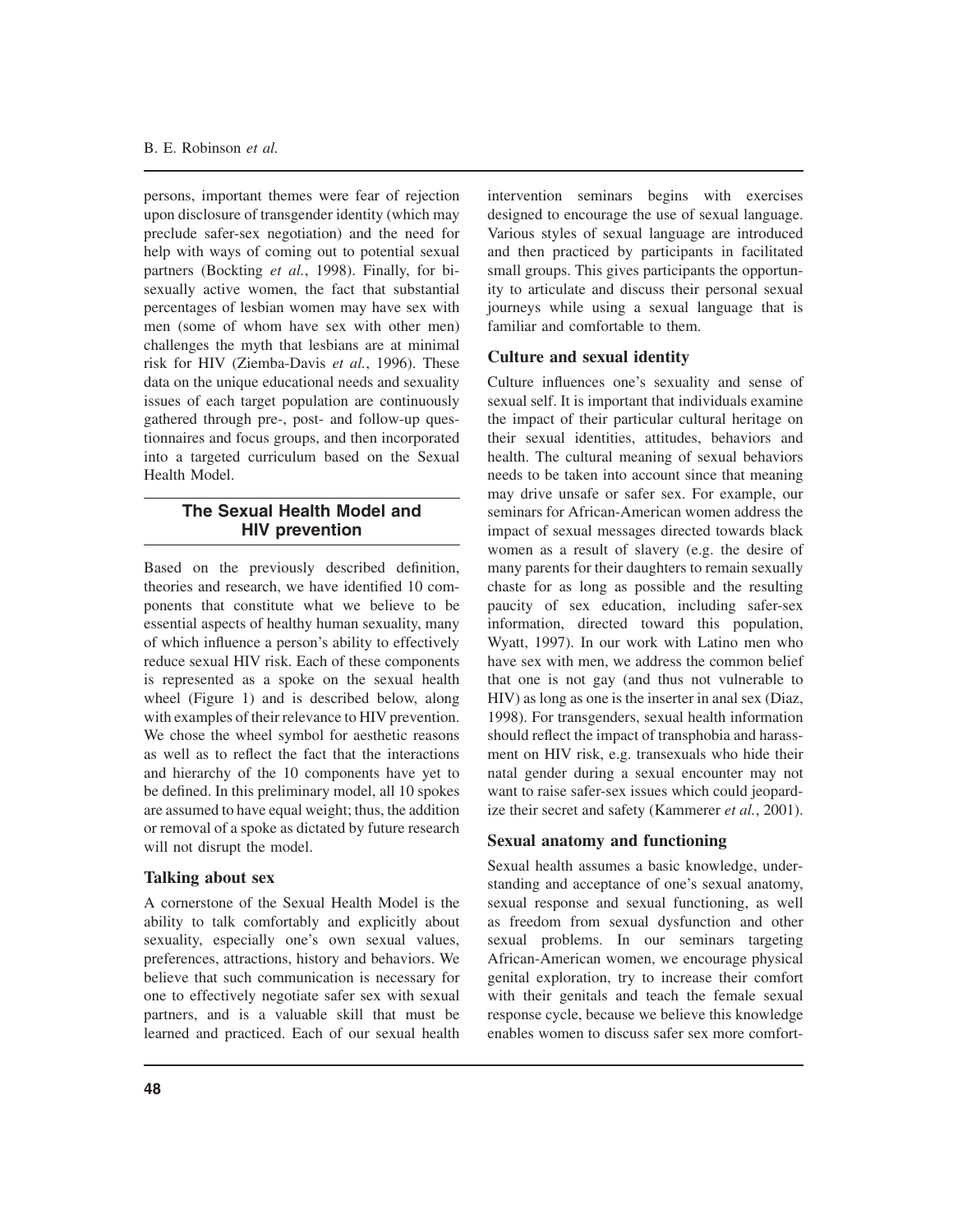Sexual Health Model

ably (Ehrhardt *et al.*, 1992). For men who have sex with men, sexual difficulties and concerns are common and can interfere with condom use (Rosser *et al.*, 1997, 1998). For transgenders, sexual anatomy and safer-sex behavior is more complex. In our seminars with this population, we discuss sexual functioning by covering a wide range of topics: feelings about one's genitals (e.g. genital dysphoria), recognition that genitals do not always determine gender, the (re)naming and the affirmation of transgender-specific anatomy (e.g. phalloclit, neovagina, woman with a penis or a man with a vagina), and specifics about safer-sex techniques in the transgender context (Bockting and Forberg, 1998; Bockting and Robinson, 2000).

## **Sexual health care and safer sex**

As a component of the Sexual Health Model, physical health includes, but is not limited to, practicing safer-sex behaviors. Its broad perspective encompasses knowing one's body, obtaining regular exams for sexually transmitted diseases and cancer, and responding to physical changes with appropriate medical intervention, thus lowering the chances of HIV transmission. In our seminars with African-American women, we discuss the importance of regular gynecological checkups and obstetrical oversight. For men who have sex with men, we discuss testicular selfexams, and medical checkups for prostate cancer and anal health. Sexual health care for transgender persons encompasses an even broader array of topics such as disclosure of transgender identity to health care providers, and gynecological and urological health [e.g. pap-smears for female-tomales and prostate exams for male-to-females (Bockting and Forberg, 1998)]. We encourage exploration of the meanings of safer and unsafe sexual behaviors among different populations. For example, swallowing semen is considered a means of nourishing maleness among some female-tomale transgenders (Hein and Kirk, 1999).

# **Challenges: overcoming barriers to sexual health**

Challenges to sexual health such as sexual abuse, substance abuse, compulsive sexual behavior, sex work, harassment and discrimination are critical in any discussion of sexual health. This is particularly true in the context of interventions for cultural and sexual minorities, many of whom are disproportionately affected by these issues. A sexual health approach to HIV prevention explores the association of these challenges to unsafe sex and addresses strategies for recovery, in an atmosphere that promotes resilience and empowerment. In our seminars targeting transgenders and men who have sex with men, we try to help empower them to challenge prejudice and internalized homo- and trans-negativity (Bockting and Robinson, 2000). African-American women are encouraged to assess the impact of alcohol and drugs on HIV risk as well as on sexual functioning, and should be supported in their recovery from substance abuse (Centers for Disease Control and Prevention, 1999a). A sexual health approach is expected to lead to improved sexual functioning, and a decreased need to use chemicals to overcome inhibitions and relax oneself for sex.

# **Body image**

In a culture with so many sexual images focused on a type of physical beauty unattainable for many, body image is an important aspect of sexual health and may be directly related to unsafe sexual practices (Kraft *et al.*, in preparation). Challenging the notion of one, narrow standard of beauty and encouraging self-acceptance is relevant to all populations, and the Sexual Health Model advocates doing this in a culturally sensitive manner. In our seminars targeting African-American women, specific aspects of body image addressed are skin color, hair and buttocks, in addition to body size and shape (Story, 1998; Robinson *et al.*, 1994). For men who have sex with men, we discuss over-concern with body image and that gay men are more likely to engage in risky sexy behavior with an attractive man (Ross and Kelly, 2000). The body image issues of transgender persons discussed include body dysphoria, and feminizing or masculinizing through dress, make-up, accessories, hormones and surgery (Bockting and Forberg, 1998; Bockting and Robinson, 2000).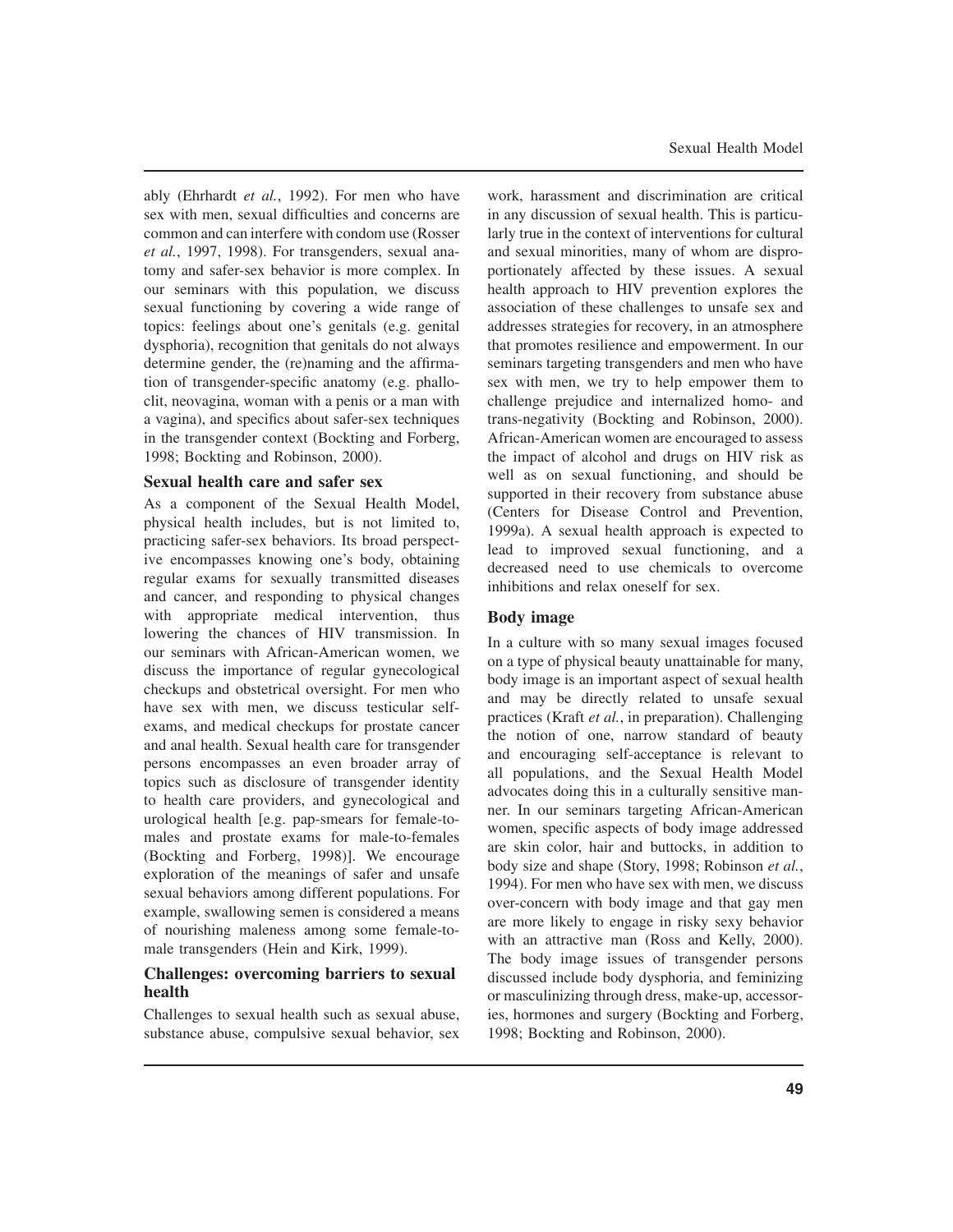#### **Masturbation and fantasy**

The topics of masturbation and fantasy are saddled with a myriad of historical myths associated with sin, illness and immaturity that need to be confronted in order to normalize masturbation (Coleman, 1999). A sexual health approach to HIV prevention includes a realistic appreciation of the important role of masturbation and fantasy in safer sex. Along with abstinence, it is the ultimate in safe sex. Encouraging masturbation as a normal adjunct to partnered sex can decrease the pressures on women to engage in penetrative sex with their partners more frequently than they have desire and arousal for. Preliminary results from seminars for African-American women suggest a positive relationship between positive attitudes toward masturbation and positive attitudes toward condoms (Robinson and Harrell, 1999; Robinson *et al.*, 1999a).

#### **Positive sexuality**

Too often, HIV prevention interventions have viewed sexual exploration only in terms of risk and disease. A developmental approach to sexual health over the life-span recognizes the reality that all human beings need to explore their sexuality in order to develop and nurture who they are. The importance of exploring and celebrating sexuality from a positive and self-affirming perspective is an essential feature of the Sexual Health Model. The model assumes that when people are comfortable with their sexuality—know and are able to ask for what is sexually pleasurable for them they will be more able to set appropriate sexual boundaries essential for safer sex (Abraham and Sheeran, 1994; Fisher, 1984). In our curricula, positive sexuality includes appropriate experimentation, affirming sensuality, attaining sexual competence through the ability to get and give sexual pleasure, and setting sexual boundaries based on what one prefers, as well as what one knows is safe and responsible (Robinson *et al.*, 1994; Rosser and Bockting, 1994; Bockting and Forberg, 1998).

## **Intimacy and relationships**

Intimacy is a universal need that people try to meet through their relationships. As such, it can affect safer-sex decision making and is a critical area to address in a sexual health approach to HIV prevention. For example, we know that people are less likely to use condoms in primary relationships than in more casual relationships (Bockting *et al.*, 1998; Goldsmith, 1988; Hunt *et al.*, 1990). Helping participants to strengthen their decision making around safer sex within the wider context of intimacy is important. For African-American women, we discuss strategies for overcoming the weak bargaining power of black women in their relationships with men [due, in part, to the shortage of available black men (Becker *et al.*, 1998)]. For men who have sex with men, McWhirter and Mattison's research on male couples is useful to highlight and normalize challenges in relationships (McWhirter and Mattison, 1984). Transgenders are taught where and how to find potential partners, how to disclose their transgender identity and unique genital status, and how to negotiate sexual relationships outside conventional gender roles (Bockting and Forberg, 1998). All groups are taught dating and relationship skills that can help improve self-efficacy in negotiating safer sex.

### **Spirituality**

Our definition of sexual health assumes a congruence between one's ethical, spiritual and moral beliefs, and one's sexual behaviors and values. In this context, spirituality may or may not include identification with formal religions, but needs to address moral and ethical concerns. Exposure to multiple cultural traditions (e.g. Native-American story telling, African-American church activism, etc.) is important, especially those traditions that have a positive and life-affirming view of sexuality. For men who have sex with men, successfully dealing with institutionalized homonegativity by many organized religions while reclaiming their spirituality is important (Rosser, 1991). Transgenders may engage in learning about the spiritual meaning and role of transgender persons in various cultures (Roscoe, 1991; Coleman *et al.*, 1992; Taywaditep *et al.*, 1997), and reflect on the image and gender of God. All populations should be challenged to reflect on their deeper values to find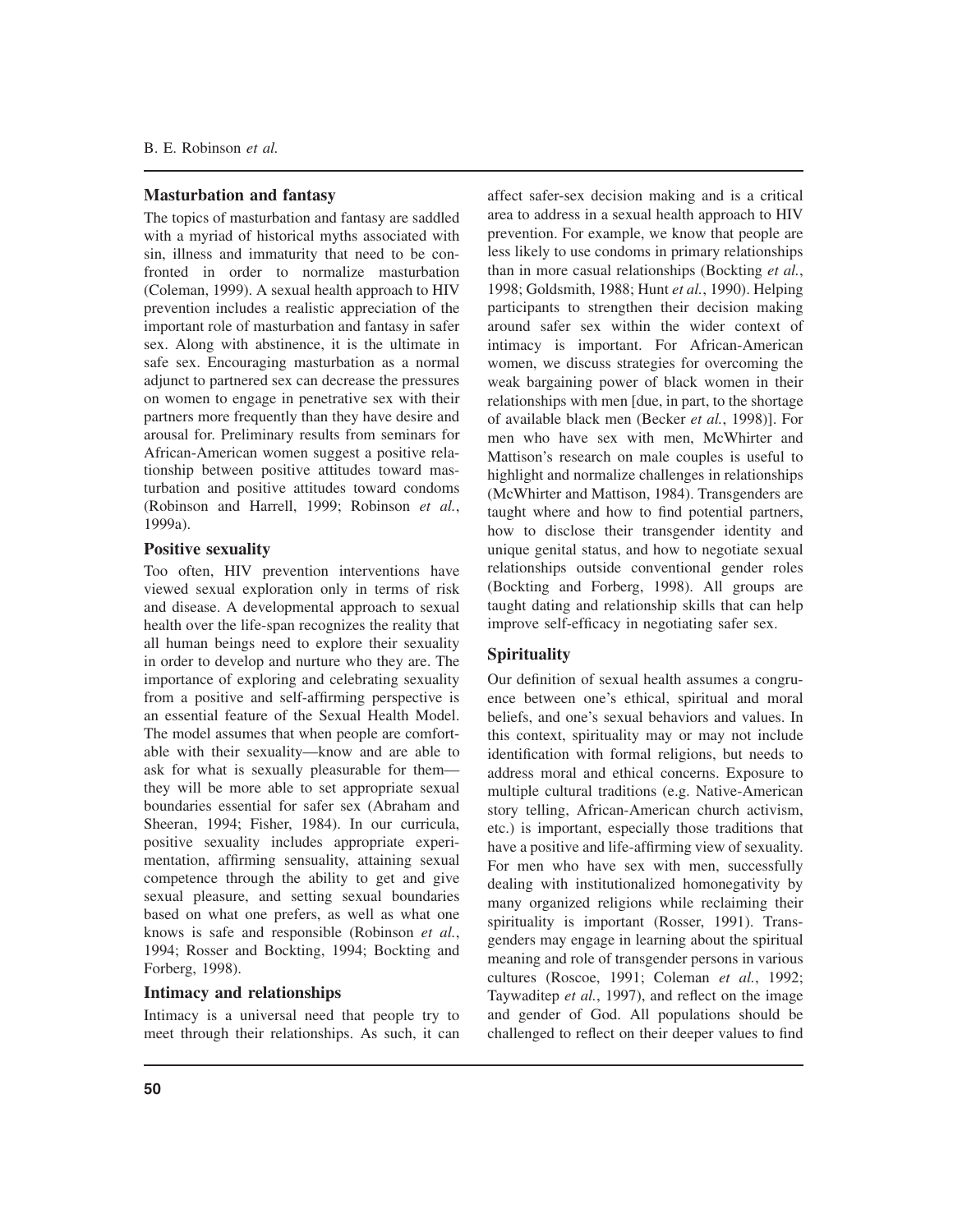a way to better integrate their sexual and spiritual selves, in the expectation that this will lead to safer self-care.

# **Theoretical and practical applications to HIV prevention**

### **Theoretical framework**

The aim of the Sexual Health Model is to provide a theoretical framework for improving people's overall sexual well-being. The assumption underlying the application of the model to HIV prevention is that sexually healthy persons (i.e. persons who are sexually literate, comfortable and competent) will be more likely to make sexually healthy choices, including decisions concerning HIV and sexual risk behaviors. This includes condom use and non-penetrative safer-sex practices, as well as other strategies which focus on sexual relationships such as developing different rules for primary and casual partners, reserving penetrative sex for more intimate relationships, and agreeing that condom use is not necessary if both partners test negative and practice monogamy.

Our overall application of the Sexual Health Model to HIV prevention begins by acknowledging the importance of the background of the target population (Figure 1). Background characteristics can be sociocultural (e.g. norms about interracial relationships or gender roles), interpersonal, (e.g. domestic violence or sexual abuse) or individual (e.g. alcohol or drug use) (Simon and Gagnon, 1986; Gagnon, 1990). These background characteristics can directly impact sexuality outcomes such as sexual satisfaction, sexual functioning and sexual communication, as well as HIV risk reduction outcomes such as attitudes toward condoms, behavioral intentions to use condoms and committing to a monogamous relationship. Alternatively, the model posits that background characteristics can first interact with an individual's overall sexual health via one or more of the 10 identified components of sexual health and thereby influence sexual health outcomes.

In this context, we hypothesize that HIV preven-

tion interventions based on the Sexual Health Model can positively impact sexuality outcomes and HIV risk reduction. Absent an intervention, an individual's sexual health impacts sexuality outcomes and HIV risk reduction as well. Improvements in either set of outcomes might be expected to yield healthier results in the other set. For example, sexuality outcomes such as improved sexual communication can improve one's ability and willingness to negotiate safer sex, thus increasing HIV risk reduction behavior. On the other hand, practicing safer sex can also impact sexuality outcomes, such as when a sense of comfort, trust and sexual intimacy is increased through practicing or discussing safer sex.

As noted earlier, one application of the model, in seminar format, has been operationalized and used in six different at-risk populations. The interventions consisted of intensive, 1- or 2-day seminars covering all or some of the 10 topics in the Sexual Health Model (Figure 1) specifically tailored to each of the six populations discussed earlier, and designed to help participants clarify issues critical to their sexuality and to help them promote safer sex in their lives. The seminars were multi-media and multi-method using videos, pictures, photographs and music; presentations by health professionals; peer panels; story telling, exercises, and small group support and discussion groups. Sexually explicit media were used where appropriate to facilitate open and frank discussion and self-disclosure about participant's sexuality. The emphasis was on exploring and celebrating sexuality; HIV/sexually transmitted disease prevention was addressed as an integral part of that emphasis. The approach was positive, uplifting and empowering, with a focus on strengths rather than weaknesses. For some of the more economically disadvantaged communities, financial incentives, food, daycare, transportation, raffles and gifts were provided as part of this atmosphere.

These interventions are currently being evaluated in two randomized, controlled trials—one targeting men who have sex with men  $(n = 422)$  and another targeting African-American women  $(n = 218)$ . Some preliminary results are promising. A higher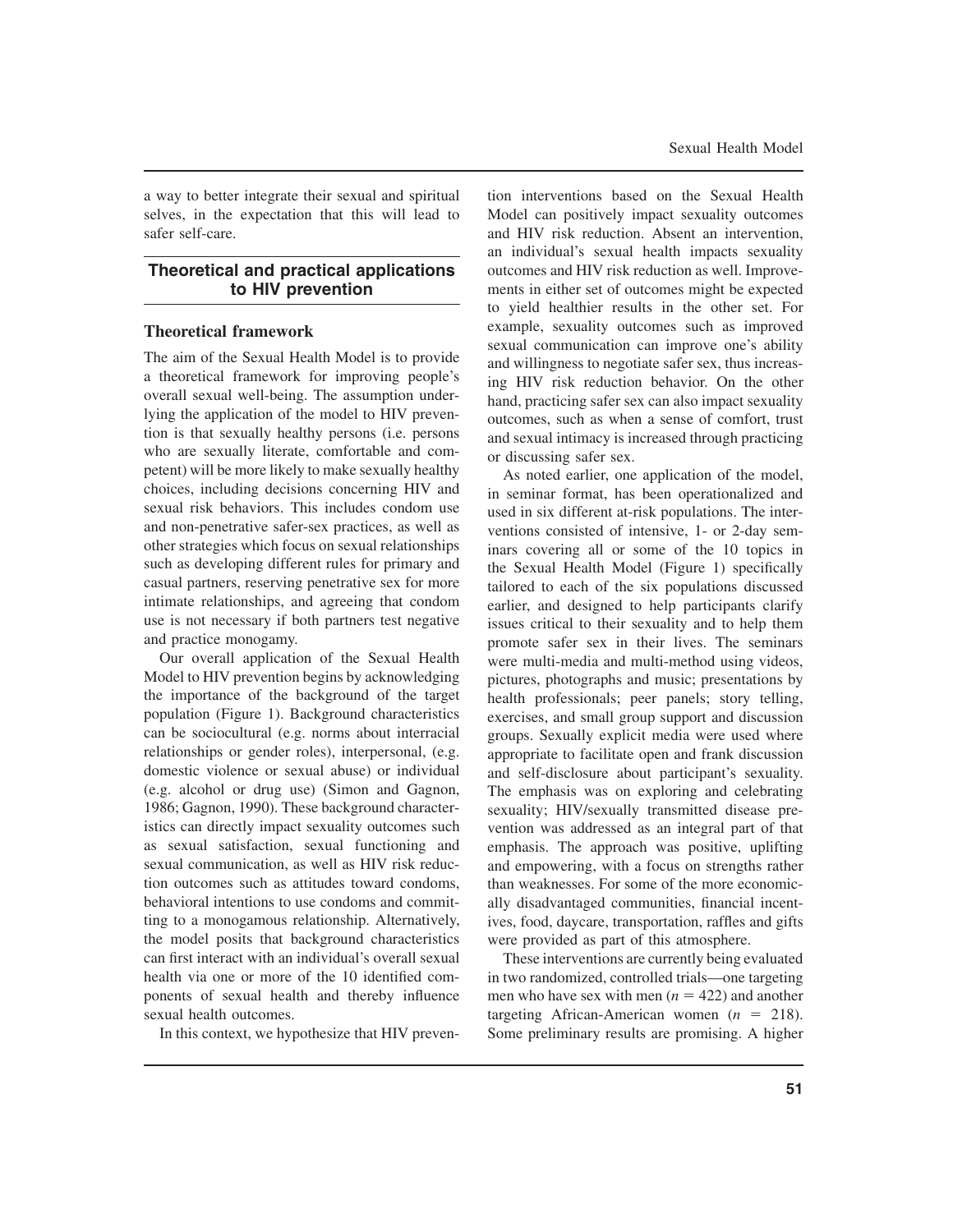proportion of men who have sex with men in the intervention group reported consistent condom use at the 12-month follow-up period (i.e. the control group reported a 29% decrease in the use of condoms during anal intercourse, while the intervention group reported an  $8\%$  increase,  $t = 3.79$ ,  $P = 0.0002$ ). In addition, a significant reduction in internalized homonegativity was found in the experimental group  $(t = 3.79, P = 0.0002)$  at the 12-month follow-up (Rosser *et al.*, 2000a,b). Among the primarily African-American women engaging in unsafe sex at pretest, those in the intervention exhibited positive changes in attitudes towards female condoms  $[F(1,35) = 6.54, P =$ 0.015] and an increase in non-risky sexual activities  $[F(1,27) = 5.56, P = 0.026]$  at the 9-month followup period (Robinson *et al.*, 2001). In addition, preliminary results indicate relationships between safer-sex behaviors and the sexuality variables of compulsive sexual behavior and body image in the sample of men who have sex with men. Compulsive sexual behavior, as measured by the Compulsive Sexual Behavior Inventory, was significantly positively related to unsafe sexual behavior  $[t(317) =$ 2.40,  $P > 0$  .05 (Coleman *et al.*, in preparation)]. A trend associating positive body image with unsafe sexual behavior was also found  $[χ<sup>2</sup>(1) =$ 3.225,  $P = 0.0713$  (Kraft *et al.*, in preparation)]. Statistical algorithms for measuring safer-sex behavior contextually have been developed (Miner *et al.*, in preparation). Evaluation thus far has focused on only this one type of intervention: a one-time, intensive, 1- or 2-day sexual health seminar. Different types of interventions such as small groups, individual and small group, and adding booster sessions may prove more effective in applying this model to HIV prevention.

## **Practical recommendations and model limitations**

Given this experience and the theoretical framework just described, we now provide some general recommendations for designing HIV prevention interventions based on the Sexual Health Model, as well as briefly describing our seminar format. First, the content of the intervention curriculum

would ideally cover each of the 10 spokes of the model, while specifically linking the context of sexuality to HIV prevention. For example, curricula might encourage open communication about one's own sexuality (e.g. sexual experiences, sexual history, favorite and disliked sexual activities, etc.), reduce guilt and shame about safe sexual activities such as masturbation and fantasy, educate participants about sexuality across the life-span and thus contribute to sexual competence, and disseminate specific sexual techniques for eroticizing safer sex.

The Sexual Health Model acknowledges challenges to sexual health such as chemical dependency, sexual dysfunction (e.g. erectile dysfunction and dyspareunia), and psychological issues including depression, anxiety and compulsive sexual behavior. Therefore, intervention participants in need of intensive therapy to treat psychological, psychiatric or physical problems should be referred for in-depth interventions using psychotherapy and medication. Thus, mental health and health care professionals should be involved in the development of the specific intervention.

To address the relevant concerns of the target communities, interventions based on the Sexual Health Model require accurate information about the specific sexual knowledge, attitudes, behavior, cultural context and background of those communities. This can be a challenge insofar as little is known about the sexual health issues of many minority groups. Thus, intervention planners must build an in-depth knowledge-gathering phase into their development plan. Conducting multiple focus groups comprised of individuals from the targeted communities is recommended. Communities may find it helpful to partner with health or sexological professionals who can build capacity by training and working with community representatives (Bockting *et al.*, 1999). Similarly, since program implementation in human service areas is normally quite difficult (Chen, 1990), HIV prevention agencies seeking to add this approach to their current HIV prevention efforts are encouraged to more broadly train HIV prevention workers in sexual health concerns to include knowledge of areas such as sexual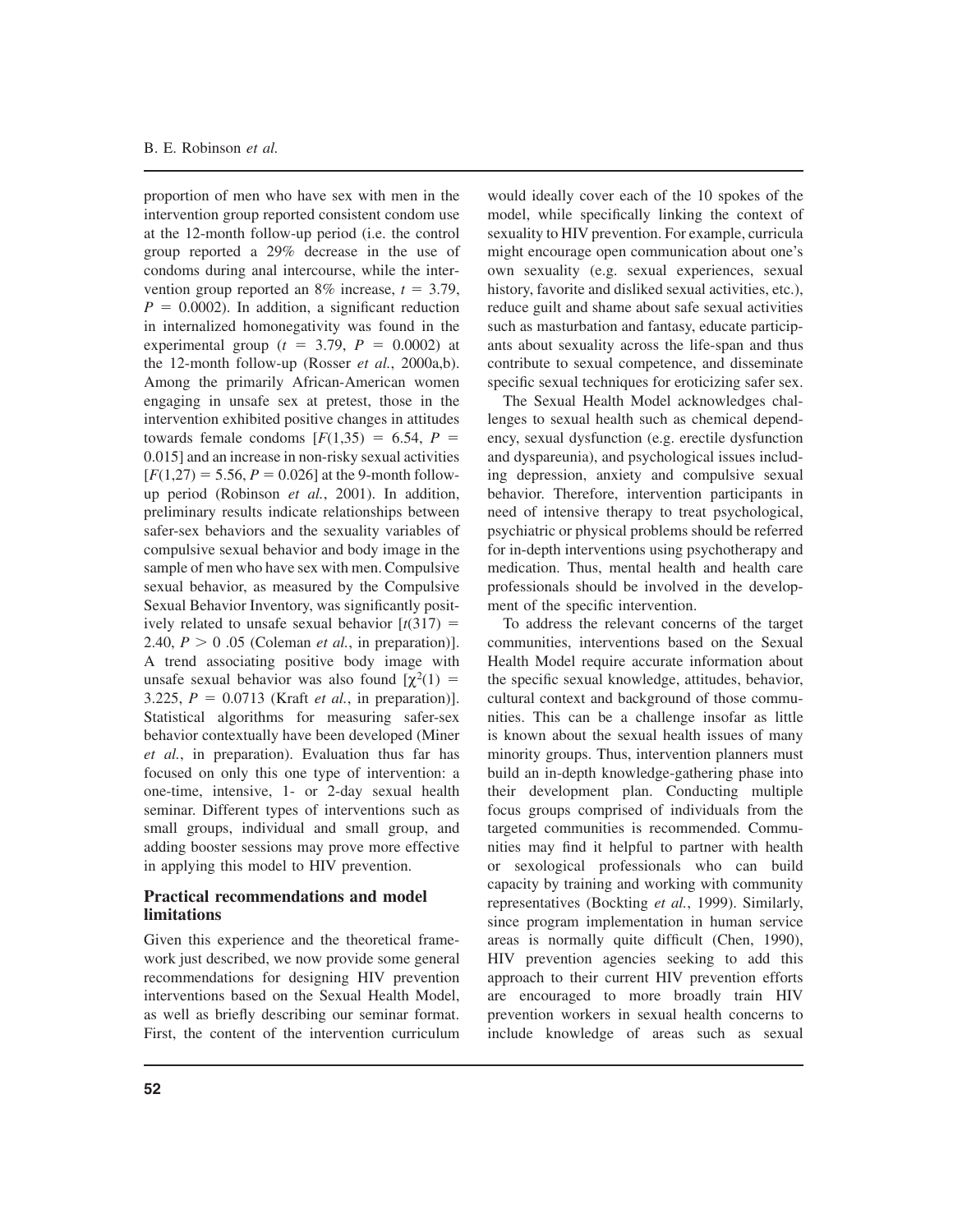Sexual Health Model

disorders (e.g. erectile dysfunction and low desire), sexual abuse and human sexual response. This is especially important in developing countries where sexuality research and education are often limited and sexual myths are all too prevalent. Persuasion and communication models (e.g. elaboration likelihood) stress the importance of audience involvement and issue salience (Cacioppo and Petty, 1981; Cacioppo *et al.*, 1986; Wiese *et al.*, 1992; Dinoff and Kowalski, 1999; Slater, 1999). One of the primary advantages of incorporating the Sexual Health Model in HIV prevention efforts is its emphasis on human sexuality—a topic with intrinsic appeal, and thus issue salience, to most people, in contrast to HIV prevention *per se*. The sexual health focus can provide a stimulating, motivational, empowering and fun environment, which in turn can motivate people to learn (Crump, 1995; Stoney and Oliver, 1998). Interventions based on this model should strive for a positive and empowering tone. This type of approach is particularly important at this stage of the US AIDS epidemic as we face reports of increasing indifference to the usual safer-sex messages (Kalichman *et al.*, 1998) and increases in unsafe sex among some populations (Centers for Disease Control and Prevention, 1999b).

As with any approach, the Sexual Health Model—in its present, preliminary form—has its challenges. The model posits the importance of a large number of variables, yet their relative importance and interactions with each other are currently unknown. Future work should strive to recognize covariants or temporal relationships, determine which of these components are necessary for HIV risk reduction, which facilitate and which interact in more complex ways to facilitate safer-sex behaviors—especially when combined with core HIV prevention variables and techniques already shown to be effective (Fishbein, 1997). Research using multiple regression techniques is underway to examine some of these issues.

We acknowledge that the Sexual Health Model is not appropriate for all HIV prevention environments and that not all components of the model need to be applied in all situations. Poorer countries, in particular, may be less able to implement a comprehensive sexuality education approach to HIV prevention, but can certainly find parts of the model to be useful and applicable. Judging by the interest shown in the Sexual Health Model by many professionals from developing countries at the XIII International AIDS Conference, there seems to be a desire in those countries for a sexuality framework for HIV prevention (Robinson *et al.*, 2000).

Finally, Schmidt has pointed out the danger of defining 'healthy' or 'proper' sex, which can lead to 'propagating sexual norms disguised as medical truths' (Schmidt, 1987). We agree with Langfeldt and Porter who express similar concerns, but suggest that rather than giving up on a universal definition, we need to be aware that within broad statements about sexual health, specific concepts will vary 'from country to country, from region to region and from community to community' [(Langfeldt and Porter, 1986), p. 7]. This pluralistic view is central to the Sexual Health Model.

### **Conclusion**

The application of the Sexual Health Model responds to the suggestions of HIV researchers advocating the need for examining and integrating wider sexuality concerns into HIV prevention. It is built directly on an approach used successfully in the education of health professionals, and is unique in embedding traditional and time-proven HIV prevention within the wider framework of comprehensive human sexuality education.

This paper is the first attempt to develop a model for addressing HIV prevention within the wider context of human sexuality. Initial findings and responses to this model appear promising. However, further research is needed to demonstrate the effectiveness of a sexual health approach, to specify the most effective and efficient methods and applications of the model, and to delineate which components of the model are essential and which are more peripheral to its effectiveness.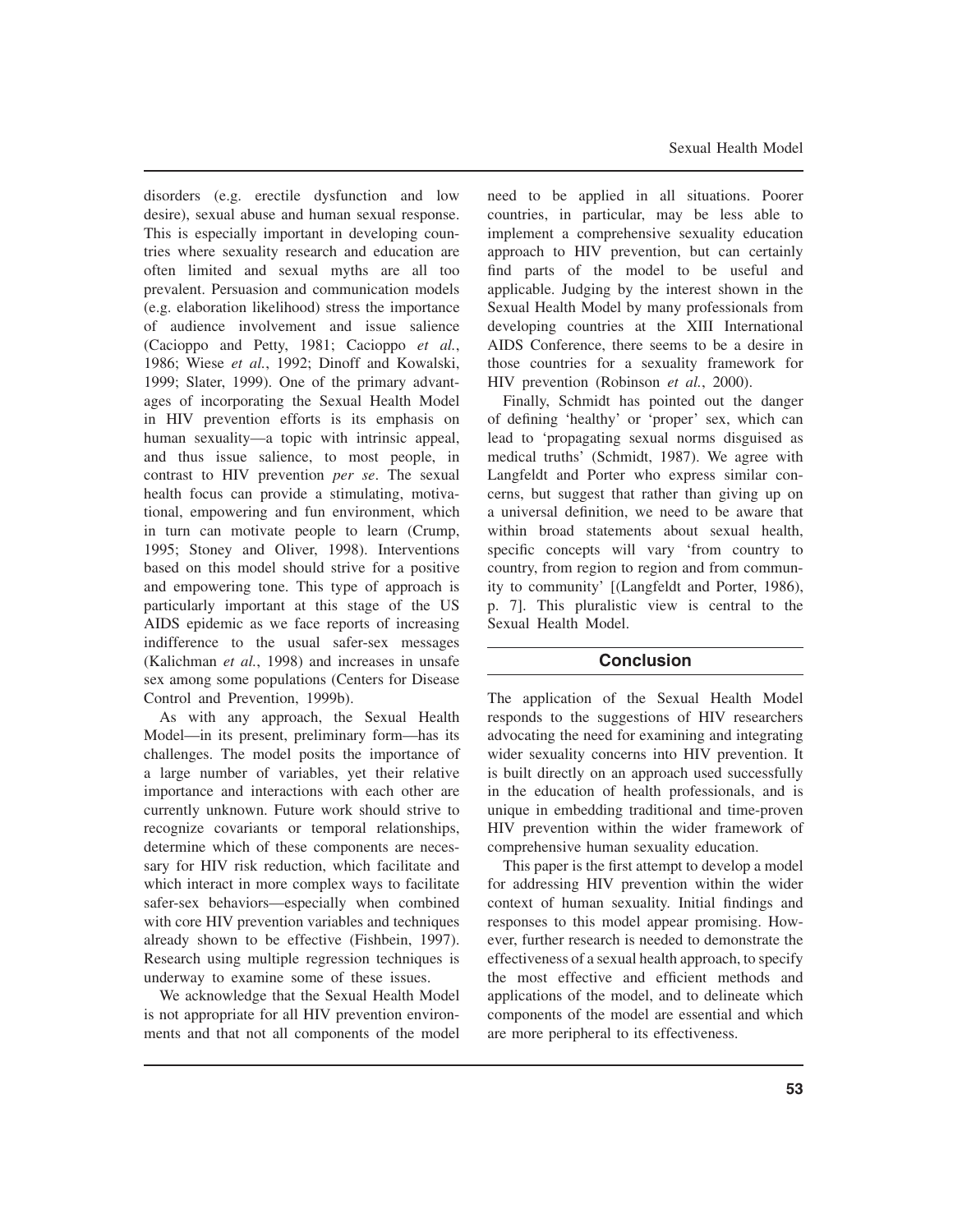#### **Acknowledgements**

Thanks go to many of our colleagues for their edits, ideas and suggestions. Credit goes to Libby Frost and Priscilla Palm for help in manuscript preparation; to Anne Marie Weber-Main for her extensive and exhaustive editing of the article for clarity, readability and content; to Ross Johnson for his article finding and gathering; and to colleagues Deborah Rugg, who edited, theorized, encouraged and exhorted us to keep going on this article in spite of all obstacles, Michael Ross, who edited the earlier drafts of the article, and Tonya Cherry who helped us visualize and create the Sexual Health Model figure. The development, implementation and/or evaluation of this model was supported by several sources: the Minnesota Department of Health, AIDS/STD Prevention Services Section, grants 1741-634-9039, 1742- 634-9027, 1741-634-9038, 1742-634-6143 and 174-634-6144 (Man to Man Sexual Health Seminars, WISH Sexual Health Seminars, All Gender Health and Beyond Sexual Health Seminars, Evaluation of the Sexual Health Seminars, and Innovative Pilot of SHARE Seminars), UCare Minnesota Fund Council of the Minnesota Medical Foundation North Side Human Sexuality and STD Reduction Project, grant 1857-634-2526; US Mexico Border Health Association, grants 1744-634-6148 (Cara a Cara Sexual Health Seminars); and resources and assistance from the Program in Human Sexuality, Department of Family Practice and Community Health, University of Minnesota Medical School. The Centers for Disease Control and Prevention, AIDS/STD Prevention Services Section, provided funding to evaluate two programs developed from the Sexual Health Model, as part of an HIV prevention initiative: grant U62-CCU513272-01 (Minnesota 500 Men's Study) and U62/ CCU513219-01 (Women's Initiative for Sexual Health Evaluation). The studies using the Sexual Health Model as its theoretical basis were approved by the University of Minnesota, Institutional Review Board as follows: Man-to-Man, 9204S05165; WISH, 9608S11642; All Gender Health and Beyond, 9805S00037; Sexual Health

Seminars Evaluation, 9901S00056; SHARE, 9911S26441 and Cara a Cara 9908S13941. The 500 Men's and WISH studies were also approved by the Centers for Disease Control and Prevention IRB 1657 and 1742, respectively.

#### **References**

- AASECT Board of Directors (1994) *New Standards for Sexual Attitude Reassessment (SAR) Materials*. American Association of Sex Educators, Counselors and Therapists, Mount Vernon, IA.
- Abraham, C. S. and Sheeran, P. (1994) Modeling and modifying your heterosexuals' HIV-preventive behaviour; a review of theories, findings and educational implications. *Patient Education and Counseling*, **23**, 173–186.
- Ajzen, I. and Fishbein, M. (1980) *Understanding Attitudes and Predicting Social Behavior.* Prentice-Hall, Englewood Cliffs, NJ.
- Bandura, A. (1994) Social cognitive theory and exercise of control over HIV infection. In DiClemente, R. J. and Peterson, J. L. (eds), *Preventing AIDS: Theories and Methods of Behavioral Interventions*. Plenum Press, New York, pp. 25–59.
- Becker, E., Rankin, E. and Rickel, A. U. (1998) *High-risk Sexual Behavior: Interventions with Vulnerable Populations.* Plenum Press, New York.
- Bockting, W. O. and Forberg, J. (1998) *All Gender Health: Seminars for Minnesota's Transgender Community*, *Leader's manual.* Program in Human Sexuality, University of Minnesota Medical School, Minneapolis, MN.
- Bockting, W. O. and Robinson, B. E. (2000) Application of the sexual health model to transgender HIV prevention: Implementation and evaluation of All Gender Health. In *Abstracts of the 13th World AIDS Conference*, Durban, vol. 2, abstr. no. ThPeD5739, pp. 507–508.
- Bockting, W. O., Robinson, B. E. and Rosser, B. R. S. (1998) Transgender HIV prevention: a qualitative needs assessment. *AIDS Care*, **10**, 505–526.
- Bockting, W. O., Rosser, B. R. S. and Coleman, E. (1999a) Transgender HIV prevention: community involvement and empowerment. *International Journal of Transgenderism* [Online journal], **3**(1/2) Available: www.symposion.com/ijt
- Bockting, W. O., Shane, K. and Robinson, B. E. (1999b) *Beyond: Sexual Health Seminars for Women who are Attracted to Women and Men*. Program in Human Sexuality, University of Minnesota Medical School, Minnesota, MN.
- Bockting, W. O., Forberg, J., Robinson, B. E. and Hogan, N. (2000) Breaking the silence: a university-based gender identity clinic partners with transgender community organizations to prevent HIV and STDs in the US. In *Abstracts of the 13th World AIDS Conference*, Durban, vol. 2, abstr. no. ThPeD5696, p. 498.
- Boldero, J., Moore, S. and Rosenthal, D. (1992) Intention, context, and safe sex: Australian adolescents' responses to AIDS. *Journal of Applied Social Psychology*, **22**, 1374–1396.
- Boulton, M., McLean, J, Fitzpatrick, R. and Hart, G. (1995) Gay men's accounts of unsafe sex. *AIDS Care*, **7**, 619–630.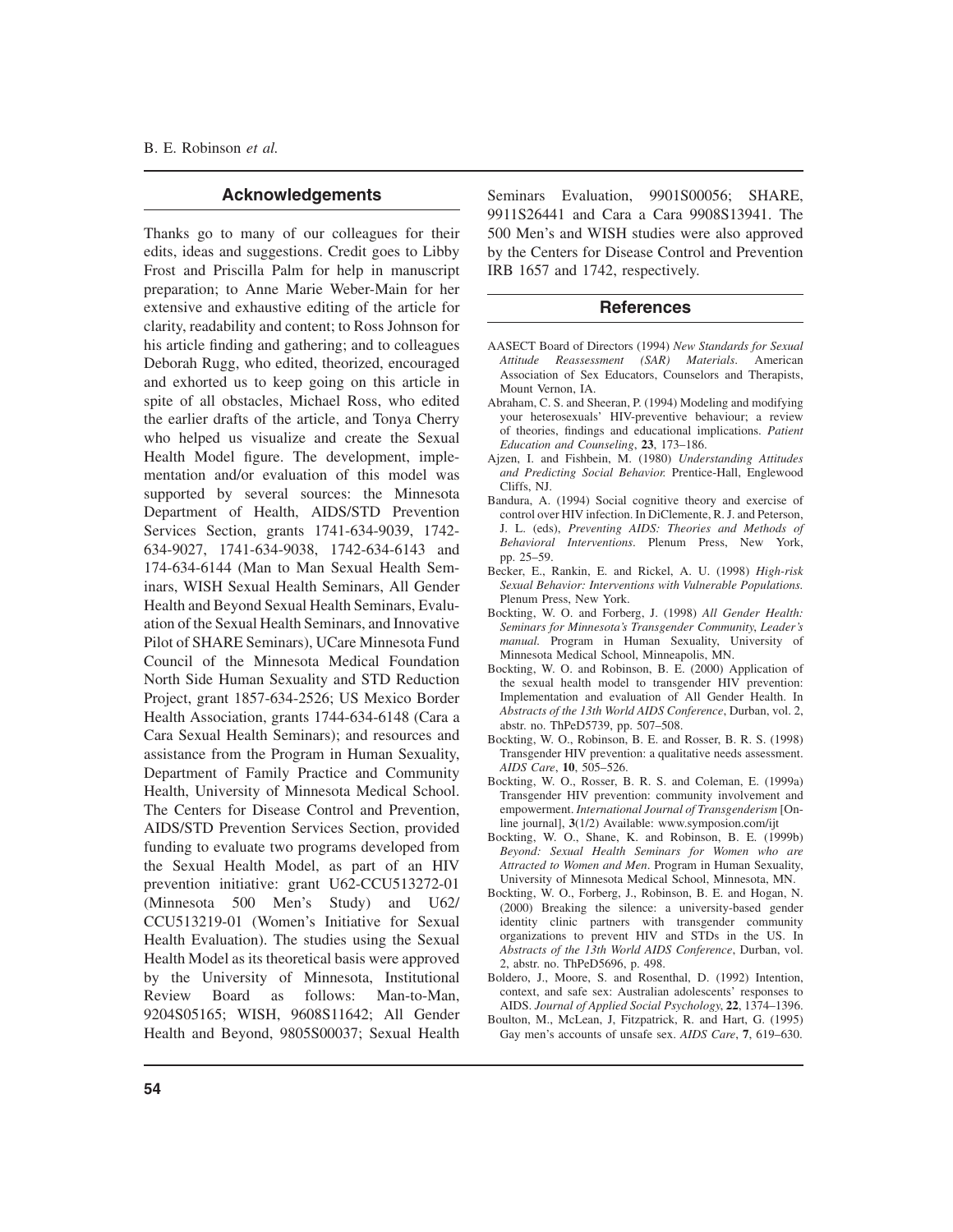Bullough, V. L. (1994) *Science in the Bedroom*: *A History of Sex Research*. Basic Books, New York.

- Cacioppo, J. T. and Petty, R. E. (1981) Electromyograms as measures of extent and affectivity of information processing. *American Psychologist*, **36**, 441–456.
- Cacioppo, J. T., Petty, R. E., Losch, M. E. and Kin, H. S. (1986) Electromyographic activity over facial muscle regions can differentiate the valence and intensity of affective reactions. *Journal of Personality and Social Psychology*, **50**, 260–268.
- Carovano, K. (1991) More than mothers and whores: redefining the AIDS prevention needs of women. *International Journal of Health Services*, **21** 131–142.
- Centers for Disease Control and Prevention (1999a) HIV/AIDS among African-Americans. Webpage: www.cdc.gov/nchstp/ hiv\_aids/pubs/facts.htm.
- Centers for Disease Control and Prevention (1999b) Increase in unsafe sex and rectal gonorrhea among men who have sex with men—San Francisco, California, 1994–1997. *Morbidity and Mortality Weekly Reports*, **48**, 45–48.
- Chen, H. (1990) *Theory-driven Evaluations.* Sage, Newbury Park, CA.
- Cohen, G., Byrne, C., Hay, J. and Schmuck, M. L. (1994) Assessing the impact of an interdisciplinary workshop in human sexuality. *Journal of Sex Education and Therapy*, **20**, 56–58.
- Coleman, E. (1997) Promoting sexual health: The challenges of the present and future. In Borras-Valls, J. J. and Perez-Conchillo, M. (eds), *Sexuality and Human Rights: Proceedings of the XIIIth World Congress of Sexology*. Scientific Committee: Instituto de Sexologia y Psicoterapia Espill, Valencia, pp. 25–29.
- Coleman, E. (1999) Masturbation as a means of achieving sexual health. Paper presented at the *Society for the Scientific Study of Sexuality, 1999 Midcontinent Region Annual Conference, Masturbation and Fantasy: Implications for Sexual Health*, University of Wisconsin, Madison, WI.
- Coleman, E., Colgan, P. and Gooren, L. (1992) Male crossgender behavior in Myanmar (Burma): a description of the acault. *Archives of Sexual Behavior*, **21**, 313–321.
- Crump, C. A. (1995) Motivating students: a teacher's challenge. ERIC NO. ED387840. Paper presented at the Community Sooner Conference, OK, April 1995.
- Curtin, L., Stephens, R. S. and Roffman, R. A. (1997) Determinants of relapse and the rule violation effect in predicting safer sex goal violations. *Journal of Applied Social Psychology*, **27**, 649–663.
- Diaz, R. M. (1998) *Latino Gay Men and HIV: Culture, Sexuality, and Risk Behavior*. Routledge, New York.
- Dinoff, B. L. and Kowalski, R. M. (1999) Reducing AIDS risk behavior: the combined efficacy of Protection Motivation theory and the Elaboration Likelihood model. *Journal of Social and Clinical Psychology*, **18**, 223–239.
- Ehrhardt, A. A. and Wasserheit, J. N. (1991) Age, gender and sexual risk behavior for sexually transmitted diseases in the United States. In Wasserheit, J. N., Aral, S. O. and Holmes, K. K. (eds), *Research Issues in Human Behavior and Sexually Transmitted Diseases in the AIDS Era*. American Society of Microbiology, Washington, DC, pp. 197–221.
- Ehrhardt, A. A., Yingling, S., Zawadzki, R. and Martinez-Ramirez, M. (1992) Prevention of heterosexual transmission

of HIV: barriers for women. *Journal of Psychology and Human Sexuality*, **5**, 37–67.

- Fishbein, M. (1997) Theoretical models of HIV prevention. Presented at the Office of the Director, National Institutes of Health (ed.), *NIH Consensus Development Conference on Interventions to Prevent HIV Risk Behaviors.* National Institutes of Health, Bethesda, MD.
- Fishbein, M., Middlestadt, S. E. and Hitchcock, P. J. (1994) Using information to change sexually transmitted diseaserelated behaviors: an analysis based on the Theory of Reasoned Action. In DiClemente, R. and Peterson, J. (eds), *Preventing AIDS: Theories and Methods of Behavioral Interventions*. Plenum Press, New York, pp. 61–78.
- Fisher, W. A. (1984) Predicting contraceptive behavior among university men: the role of emotions and behavioral intentions. *Journal of Applied Social Psychology*, **14**, 104– 123.
- Fisher, W. A., Grenier, G., Watter, W. W., Lamont, J., Cohen, M. and Askwith, J. (1988) Student's sexual knowledge, attitudes towards sex, and willingness to treat sexual concerns. *Journal of Medical Education*, **63**, 379–385.
- Folkman, S., Chesney, M. A., Pollack, L. and Phillips, C. (1992) Stress, coping, and high-risk sexual behavior. *Health Psychology*, **11**, 218–222.
- Gagnon, J. H. (1990) The explicit and implicit use of the scripting perspective in sex research. *Annual Review of Sex Research*, **1**, 1–43.
- Gerrard, M. (1982) Sex, sex guilt, and contraceptive use. *Journal of Personality and Social Psychology*, **42**, 143–158.
- Goldsmith, M. F. (1987) Sex in the age of AIDS calls for common sense and 'condom sense'. *Journal of the American Medical Association*, **257**, 2261–2263.
- Halstead, L. S. and Halstead, K. (1983) Disability SARs and the small group experience: a conceptual framework. *Sexuality and Disability*, **6**, 183–196.
- Hein, D. and Kirk, M. (1999) Education and soul-searching: the enterprise HIV prevention group. *International Journal of Transgenderism* [On-line journal], **3**(1/2) Available: www.symposion.com/ijt
- Held, J. P., Cournoyer, C. R., Held, C. A. and Chilgren, R. A. (1974) Sexual attitude reassessment: a training seminar for health professionals. *Minnesota Medicine*, **57**, 925–928.
- Hunt, A. J., Christofinis, G., Coxon, A. P., Davies, P. M., McManus, T. J., Sutherland, S. and Weatherburn, P. (1990) Seroprevalence of HIV-1 infection in a cohort of homosexually active men. *Genitourinary Medicine*, **66**, 423–427.
- Kalichman, S. (1998) *Preventing AIDS: A Sourcebook for Behavioral Interventions.* Lawrence Erlbaum, Mahwah, NJ.
- Kalichman, S. C., Kelly, J. A., Hunter, T. L., Murphy, D. A. and Tyler, R. (1993) Culturally tailored HIV–AIDS risk reduction messages targeted to African-American urban women: impact on risk sensitization and risk reduction. *Journal of Consulting and Clinical Psychology*, **61**, 291–295.
- Kalichman, S. C., Nachimson, D., Cherry, C. and Williams, E. (1998) AIDS treatment advances and behavioral prevention setbacks: preliminary assessment of reduced perceived threat of HIV–AIDS. *Health Psychology*, **17**, 546–550.
- Kammerer, N., Mason, T., Connors, M. and Durkee, R. (2001) Transgenders, HIV/AIDS, and substance abuse: from risk group to group prevention. In Bockting, W. O. and Kirk, S.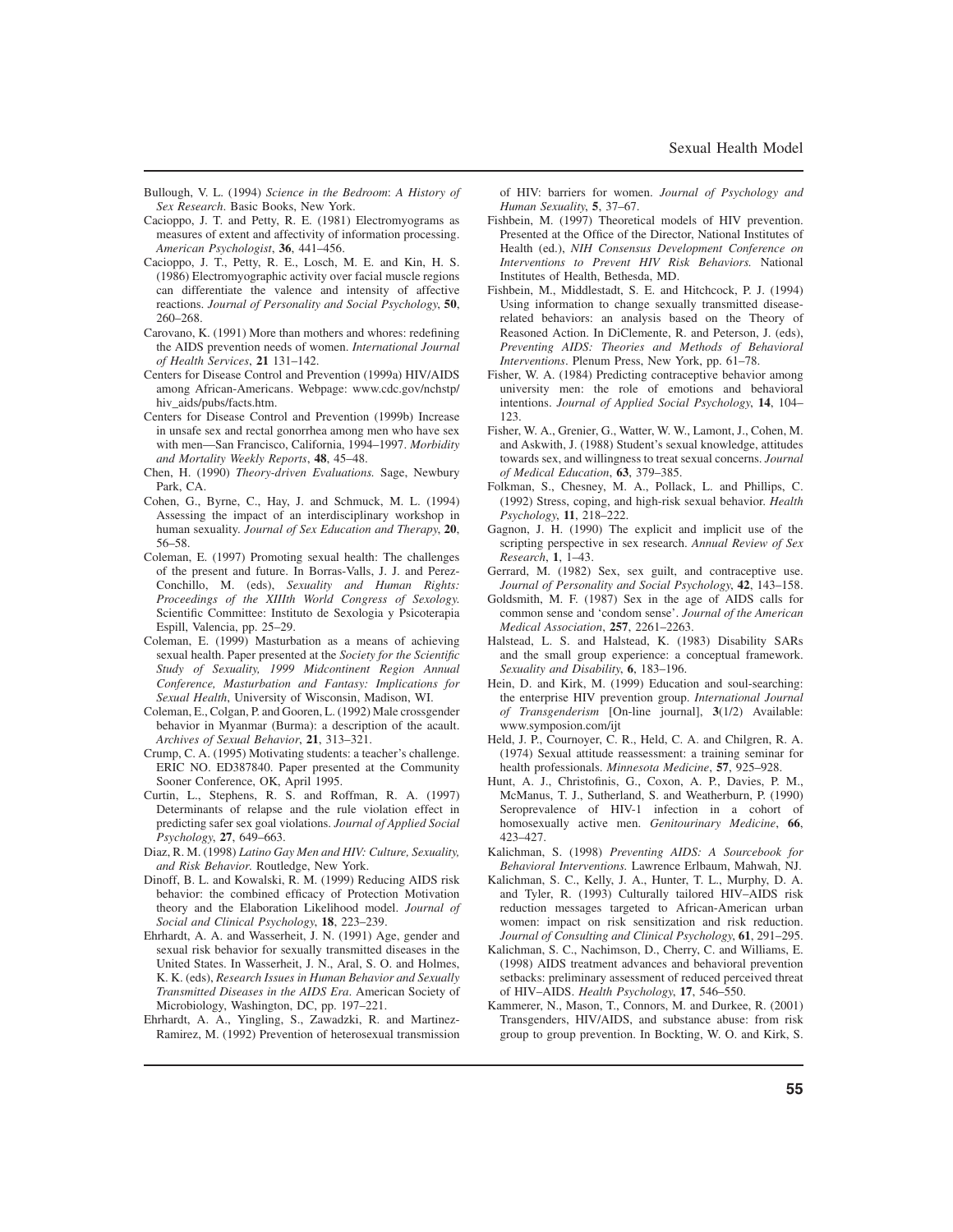(eds), *Transgenders and HIV: Risks, Prevention, and Care*. Haworth Press, Binghamton, NY, pp. 39–57.

- Langfeldt, T. and Porter, M. (1986) *Sex and Family Planning: Report of a Consultation and Research Findings*. WHO, Copenhagen:
- Lief, H. L. (1970) Developments in the sex education of the physician. *Journal of the American Medical Association*, **212**, 1864–1867.
- McWhirter, D. P. and Mattison, A. M. (1984) *The Male Couple*. Prentice-Hall, Englewood Cliffs, NJ.
- Pitts, R. E., Whalen, D. J., O'Keefe, R. and Murray, V. (1989) Black and white response to culturally targeted television commercials: a value-based approach. *Psychology and Marketing*, **6**, 311–328.
- Quadland, M., Shattls, W., Schuman, R., Jacobs, R. and D'Eramo, J. (1987) *The 800 Men Project: A Report on the Design*, *Implementation*, *and Evaluation of an AIDS Prevention and Education Program.* Gay Men's Health Crisis, New York.
- Reiss, I. L. and Reiss, H. M. (1997) *Solving America's Sexual Crises*. Prometheus Books, Amherst, NY.
- Robinson, B. E. and Cherry, T. (2000) *SHARE (Sexual Health Awareness and Relationship Education) Seminars Manual.* Program in Human Sexuality, University of Minnesota Medical School, Minneapolis, MN.
- Robinson, B. E. and Harrell, T. (1999) The big 'M': the power of sex with someone you love. Plenary presented at *Society for the Scientific Study of Sexuality Midcontinent Region Annual Meeting*, University of Wisconsin, Madison, WI.
- Robinson, B. E., Harrell, T., Smith, P., Bockting, W. O. and Malcolm, J. (1994) *WISH (Women's Initiative for Sexual Health) Seminars Manual*. Program in Human Sexuality, University of Minnesota Medical School, Minneapolis, MN.
- Robinson, B. E., Scheltema, K., Koznar, J. and Manthei, R. (1996) Attitudes of US and Czech/Slovak mental health and health professionals toward five types of sexually explicit materials: A cross-cultural study. *Archives of Sexual Behavior*, **25**, 601–628.
- Robinson, B. E., Cherry, T., Bockting, W. O. and Miner, M. (1999a) An innovative project answering the call for a culturally specific sexuality curriculum. Paper presented at the *Joint Meeting of the American Association of Sex Educators, Counselors, and Therapists and Society for the Scientific Study of Sexuality*, St Louis, MO.
- Robinson, B. E., Manthei, R., Scheltema, K., Rich, R. and Koznar, J. (1999b) Therapeutic uses of sexually explicit materials in the US and the Czech and Slovak Republics: a qualitative study. *Journal of Sex and Marital Therapy*, **25**, 103–119.
- Robinson, B. E., Bockting, W. O., Rosser, B. R. S., Miner, M. and Coleman, E. (2000) The Sexual Health Model: application of a sexological approach to HIV prevention. In *Abstracts of the 13th World AIDS Conference*, Durban, vol. 2, abstr. no. ThPeD5613, p. 480.
- Robinson, B. E., Miner, M., Bockting, W. O., Scheltema, K. E., Albright, C., Rosser, S., Cherry, T., Uhl, G., Westover, B., Chen, H., Wan, C., Whalen, L. G., Davis, X. M. and Rugg, D. (2001) *Final Report: Evaluation of WISH. Sexual Health Seminars for Women.* University of Minnesota Medical School, Program in Human Sexuality Minneapolis, MN/Centers for Disease Control and Prevention, Program Evaluation Research Branch, Atlanta, GA.

Rokeach, M. (1969) *Beliefs*, *Attitudes*, *and Values: A Theory of Organization and Change*. Jossey-Bass, San Francisco, CA.

- Roscoe, W. (1991) *The Zuni Man-Woman*. University of New Mexico Press, Albuquerque, NM.
- Rosenthal, D., Moore, S. and Flynn, I. (1991) Adolescent self-efficacy, self-esteem and sexual risk-taking. *Journal of Community and Applied Social Psychology*, **1**, 77–88.
- Rosenstock, I. M., Strecher, V. J. and Becker, M. H. (1994) The health belief model and HIV risk behavior change. In DiClemente, R. J. and Peterson, J. L. (eds), *Preventing AIDS: Theories and Methods of Behavioral Interventions. AIDS Prevention and Mental Health*. Plenum Press, New York, pp. 5–24.
- Ross, M. W. (1990) Psychological determinants of increased condom use and safer sex in homosexual men: a longitudinal study. *International Journal of STD AIDS*, **1**, 98–101.
- Ross, M. W. and Kelly, J. A. (2000) Interventions to reduce HIV transmission in homosexual men. In DiClemente, R. and Peterson, J. (eds), *Handbook of HIV Prevention.* Plenum, New York, pp. 201–216.
- Rosser, B. R. S. (1991) *Male Homosexual Behavior and the Effects of AIDS Education: A Study of Behavior and Safer Sex in New Zealand and South Australia.* Praeger, New York.
- Rosser, B. R. S. (1995) Know sex or no sex: the need for sexual health promotion in HIV prevention. Plenary presentation at the *Society for the Scientific Study of Sex, Midcontinent Region Annual Conference*, Minneapolis, MN.
- Rosser, B. R. S. and Bockting, W. O. (1994) *Man-to-Man Sexual Health Seminars: Manual*. Program in Human Sexuality, University of Minnesota Medical School, Minneapolis, MN.
- Rosser, B. R. S., Dwyer, S. M., Coleman, E., Miner, M., Metz, M., Robinson, B. E. and Bockting, W. O. (1995) Using sexually explicit material in sex education: an eighteen year comparative analysis. *Journal of Sex Education and Therapy*, **21**, 117–128.
- Rosser, B. R. S., Metz, M. E., Bockting, W. O. and Buroker, T. (1997) Sexual difficulties, concerns, and satisfaction in homosexual men: an empirical study with implications for HIV prevention. *Journal of Sex and Marital Therapy*, **23**, 61–73.
- Rosser, B. R. S., Short, B. J., Thurmes, P. J. and Coleman, E. (1998) Anodyspareunia, the unacknowledged sexual dysfunction: a validation study of painful receptive anal intercourse and its psychosexual concomitants in homosexual men. *Journal of Sex and Marital Therapy*, **24**, 281–292.
- Rosser, B. R. S., Bockting, W. O., Rugg, D. L., Robinson, B. E., Ross, M. W., Bauer, G. R. and Coleman, E. (2000a) Lowering internalized homonegativity in men who have sex with men: results from a randomized controlled intervention trial. In *Abstracts of the 13th World AIDS Conference*, Durban, vol. 2, abstr. no. WePpD1410, p. 176.
- Rosser, B. R. S., Bockting, W. O., Rugg, D. L., Robinson, B. E., Ross, M. W., Bauer, G. R. and Coleman, E. (2000b) A sexual health approach to long-term HIV risk reduction among men who have sex with men: results from a randomized controlled intervention trial. In *Abstracts of the 13th World AIDS Conference*, Durban, vol. 2, abstr. no. WePeD4718, p. 228.
- Rosser, B. R. S., Mazin, R. and Coleman, E. (2000c) *Cara a Cara/Face to Face: An Advanced Training Course in Sexual Health Promotion for HIV Prevention Workers and*